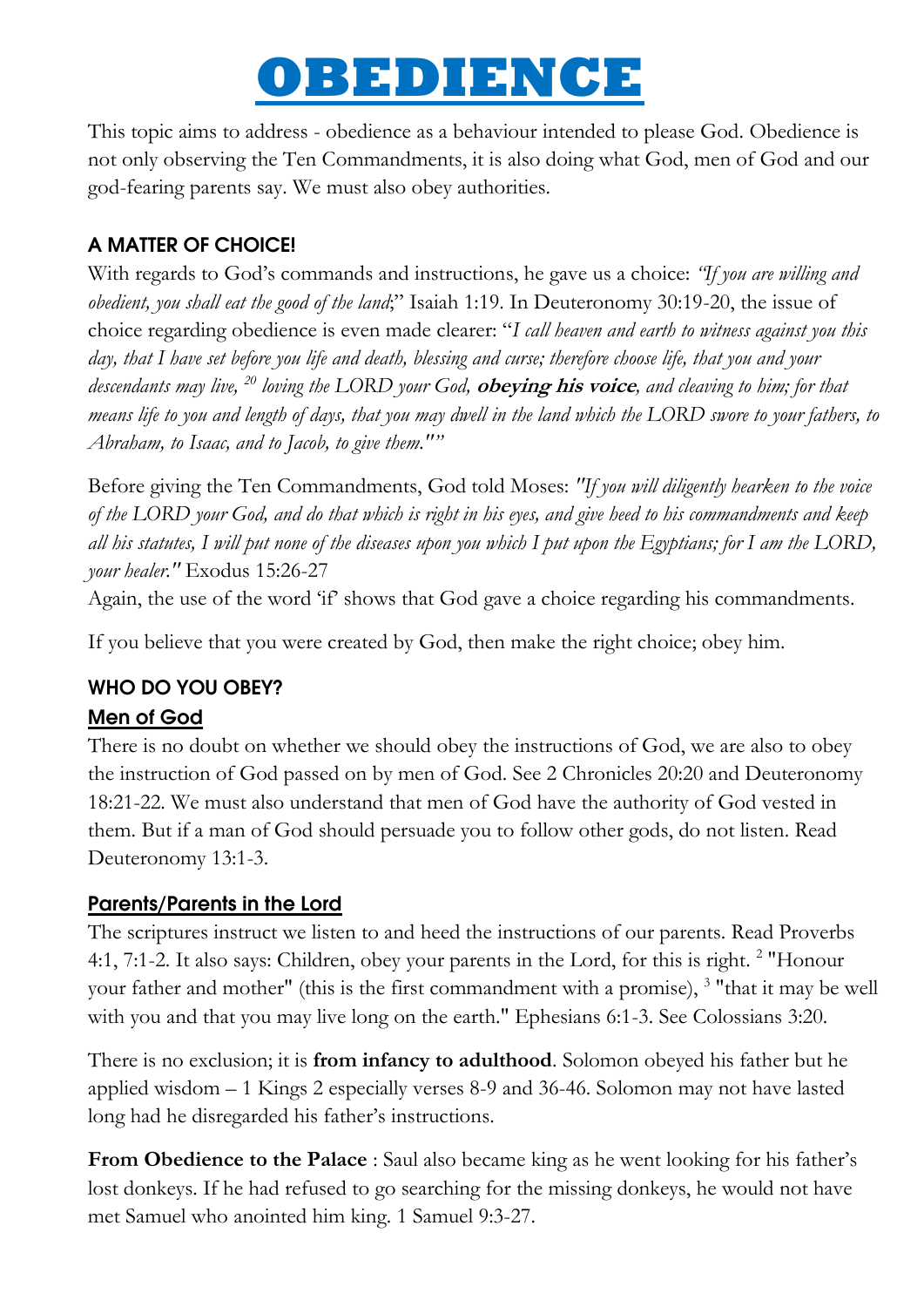David got to know about Goliath when he took supplies to his brothers in the war front. Had he refused his father"s instruction, he would have missed the opportunity to fight with and defeat Goliath on whose life there was a great reward. 1 Samuel 17:17-18, 25. Whilst in danger, Jacob obeyed his father and mother – See Genesis 27:43-45, 28:7. On the other hand, Esau, his brother deliberately disobeyed his parents. How? See Genesis 26:34-35 and Genesis 27:46.

## **Authorities**

Let every person be subject to the governing authorities. For there is no authority except from God, and those that exist have been instituted by God. <sup>2</sup> Therefore he who resists the authorities resists what God has appointed, and those who resist will incur judgment- Romans 13:1-2. Read also Titus 3:1 and Ephesians 6:5-8.

With regards to obeying authorities, let the action of Shadrach, Meshach, and Abednego guide you. Daniel 3:12 – *"There are certain Jews whom you have appointed over the affairs of the province of Babylon: Shadrach, Meshach, and Abednego. These men, O king, pay no heed to you; they do not serve your gods or worship the golden image which you have set up."*

Read also Acts 5:25-29. You cannot obey man to disobey God.

# Obey your husband

If it were not necessary, the scripture will not instruct women to do this. "*Wives, be subject to your husbands, as to the Lord. <sup>23</sup> For the husband is the head of the wife as Christ is the head of the church, his body, and is himself its Savior."*- Ephesians 5:22-23.

# THE BLESSINGS OF OBEDIENCE

Assured blessing: See verses under "A Matter of Choice" above.

Deuteronomy 11:27 - A blessing, if ye obey the commandments of the LORD your God, which I command you this day:

Exodus 19:5 - Now therefore, if ye will obey my voice indeed, and keep my covenant, then ye shall be a peculiar treasure unto me above all people: for all the earth is mine: Read Leviticus 26:3-13 and Deuteronomy 28:1-14.

**Enemy to your enemy** - Exodus 23:22 – 'But if you hearken attentively to his voice and do all that I say, then I will be an enemy to your enemies and an adversary to your adversaries.' That is, God will fight for you.

Inherited blessings- God blessed Isaac because of Abraham. The same can apply to your children if you obey God.

Genesis 26:4-5- And I will make thy seed to multiply as the stars of heaven, and will give unto thy seed all these countries; and in thy seed shall all the nations of the earth be blessed;  $5$ Because that Abraham obeyed my voice, and kept my charge, my commandments, my statutes, and my laws.